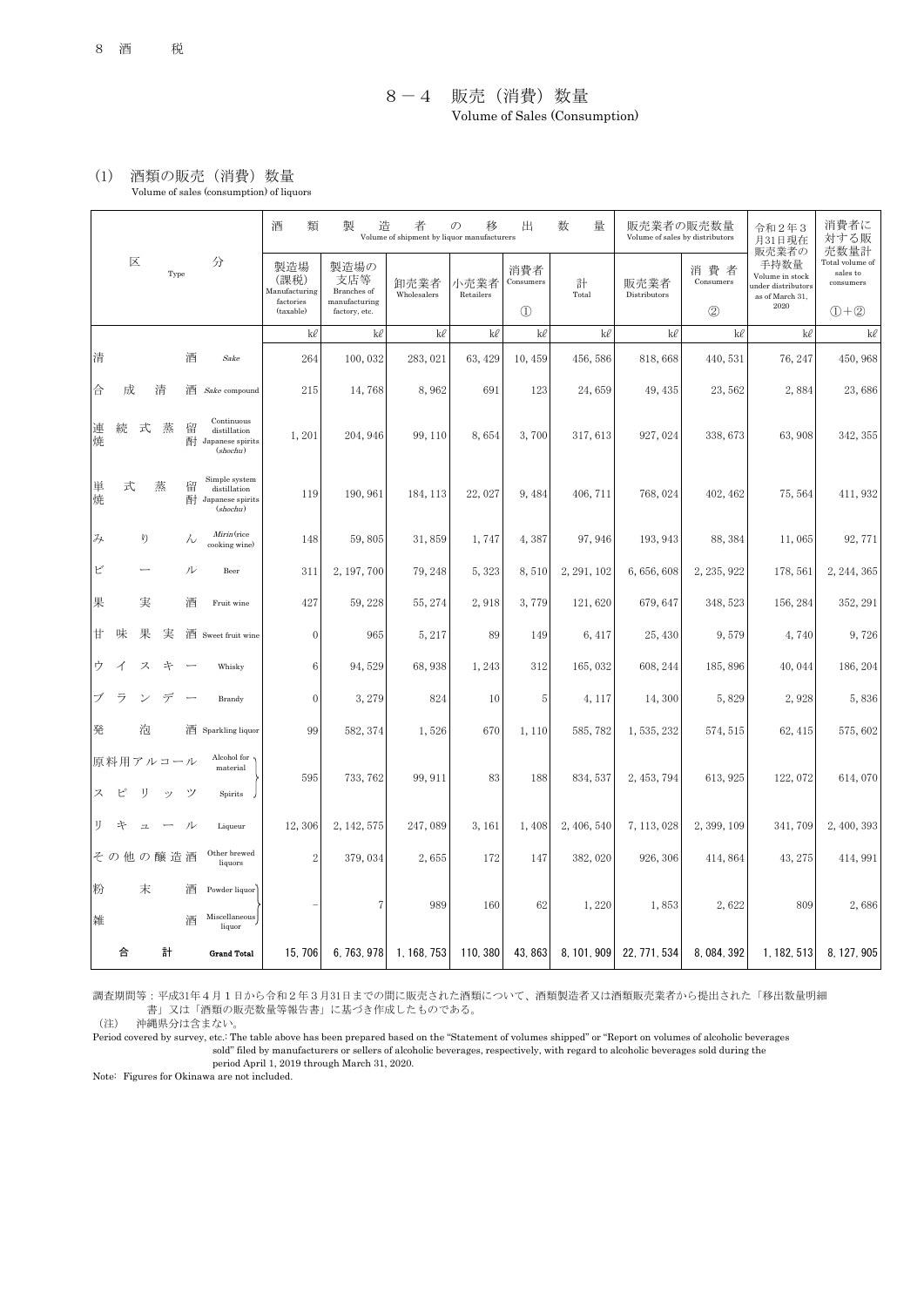## (2) 販売(消費)数量の累年比較

|          | $\mathbb{\overline{X}}$<br>Type |                |            | 分      | 平成26年度<br>FY2014                                              | 平成27年度<br>FY2015 | 平成28年度<br>FY2016 | 平成29年度<br>FY2017 | 平成30年度<br>FY2018 | 令和元年度<br>FY2019 |             |
|----------|---------------------------------|----------------|------------|--------|---------------------------------------------------------------|------------------|------------------|------------------|------------------|-----------------|-------------|
|          |                                 |                |            |        |                                                               | kl               | kl               | kl               | kl               | kl              | kl          |
| 清        |                                 |                |            | 酒      | Sake                                                          | 557, 435         | 555, 644         | 537, 433         | 525, 745         | 488,696         | 450, 968    |
| 合        | 成                               |                | 清          | 酒      | $\emph{Sake}$ compound                                        | 33,702           | 32,689           | 30, 267          | 29,523           | 27,792          | 23,686      |
| 連焼       | 続                               | 式              | 蒸          | 留<br>酎 | Continuous<br>distillation<br>Japanese spirits<br>(shochu)    | 400, 164         | 391, 213         | 373, 626         | 370, 938         | 355, 103        | 342, 355    |
| 単焼       | 式                               |                | 蒸          | 留<br>酎 | Simple system<br>distillation<br>Japanese spirits<br>(shochu) | 462, 411         | 466, 984         | 457, 321         | 445, 106         | 424, 401        | 411, 932    |
| み        |                                 | ŋ              |            | h      | Mirin (rice<br>cooking wine)                                  | 101, 474         | 106, 813         | 105, 916         | 105,877          | 98, 811         | 92, 771     |
| ピ        |                                 |                |            | ル      | Beer                                                          | 2,595,539        | 2,665,929        | 2,636,915        | 2,540,328        | 2, 385, 641     | 2, 244, 365 |
| 果        |                                 | 実              |            | 酒      | Fruit wine                                                    | 350,670          | 370, 337         | 352, 492         | 363, 936         | 352, 046        | 352, 291    |
| $\sharp$ | 味                               | 果              | 実          | 酒      | Sweet fruit wine                                              | 10,019           | 9,465            | 8,795            | 10,701           | 9,955           | 9,726       |
| ゥ        | ⊿                               | ス              | 午          |        | Whisky                                                        | 118,070          | 135, 456         | 145, 197         | 160, 415         | 174, 770        | 186, 204    |
| ブ        | ラ                               |                | デ          |        | Brandy                                                        | 6,628            | 6,672            | 6,608            | 6, 427           | 6,339           | 5,836       |
| 発        |                                 | 泡              |            | 酒      | Sparkling liquor                                              | 764, 936         | 751, 499         | 731, 737         | 678, 233         | 620, 333        | 575,602     |
| ス        | 原料用<br>ピ                        | IJ             | アルコール<br>ッ | ツ      | Alcohol for<br>material<br>Spirits                            | 318, 871         | 352, 818         | 401,030          | 458,980          | 541, 353        | 614,070     |
| IJ       | 午                               | $\overline{a}$ |            | ル      | Liqueur                                                       | 1, 979, 359      | 2, 033, 713      | 2,056,605        | 2, 181, 465      | 2, 292, 499     | 2, 400, 393 |
| そ        | $\mathcal{D}$<br>他              | $\mathcal{O}$  | 醸造酒        |        | Other brewed<br>liquors                                       | 626, 389         | 593, 336         | 564,701          | 492, 702         | 465, 488        | 414, 991    |
| 粉<br>雑   |                                 | 末              |            | 酒<br>酒 | Powder liquor<br>Miscellaneous<br>$li$ quor                   | 5,722            | 3,053            | 3, 178           | 3, 175           | 2,663           | 2,686       |
|          | 合                               |                | 計          |        | <b>Grand Total</b>                                            | 8, 331, 433      | 8, 475, 607      | 8, 411, 874      | 8, 373, 636      | 8, 245, 929     | 8, 127, 905 |

(注) 沖縄県分は含まない。

Note: Figures for Okinawa are not included.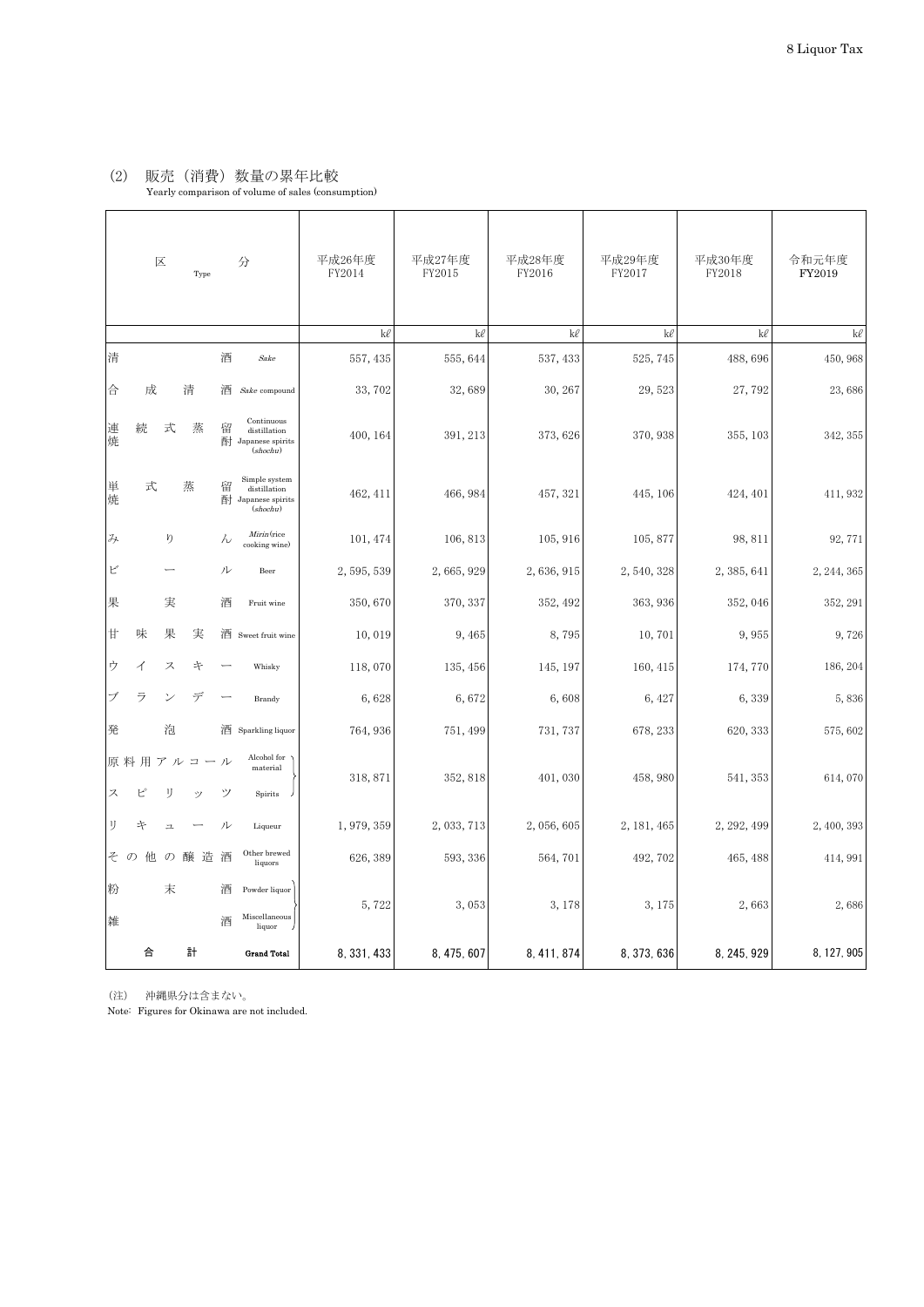## (3) 都道府県別の販売(消費)数量 Volume of sales (consumption) by prefectures

| 国税局・都道府県<br>Regional Taxation Bureau / Prefecture |                  | 区分<br>Type         | 清<br>酒<br>Sake     | 合成清酒<br>Sake<br>compound | 連続式蒸留<br>焼酎<br>Continuous<br>distillation Japanese<br>spirits (shochu) | 単式蒸留<br>焼酎<br>Simple system<br>distillation Japanese<br>spirits (shochu) | りん<br>み<br>Mirin (rice<br>cooking wine) | ビール<br>Beer         | 果実酒<br>Fruit wine | 甘 味<br>果実酒<br>Sweet Fruit<br>wine |
|---------------------------------------------------|------------------|--------------------|--------------------|--------------------------|------------------------------------------------------------------------|--------------------------------------------------------------------------|-----------------------------------------|---------------------|-------------------|-----------------------------------|
|                                                   |                  |                    | kl                 | kl                       | kl                                                                     | kl                                                                       | kl                                      | kl                  | kl                | kl                                |
| 幌<br>札<br>Sapporo                                 | 北海道              | Hokkaido           | 19,513             | 1, 192                   | 30, 744                                                                | 5,689                                                                    | 3,697                                   | 110, 583            | 15, 913           | 408                               |
|                                                   | 青<br>森           | Aomori             | 6,009              | 497                      | 6,621                                                                  | 3, 198                                                                   | 512                                     | 21,996              | 2,787             | 79                                |
|                                                   | 岩<br>手<br>宮<br>城 | Iwate<br>Miyagi    | 5,951<br>10,239    | 315<br>524               | 4,802<br>6,509                                                         | 3,538<br>7,317                                                           | 564<br>1,673                            | 22,597<br>40, 422   | 2,859<br>6, 125   | 62<br>149                         |
| 仙<br>台<br>Sendai                                  | 秋<br>田           | Akita              | 6,639              | 409                      | 5, 271                                                                 | 2, 174                                                                   | 424                                     | 17,885              | 1,934             | 58                                |
|                                                   | 形<br>Щ           | Yamagata           | 6,328              | 390                      | 5, 128                                                                 | 2, 213                                                                   | 829                                     | 18,564              | 2,505             | 64                                |
|                                                   | 福<br>島<br>計      | Fukushima<br>Total | 10, 160<br>45, 326 | 420<br>2,555             | 4,371<br>32, 702                                                       | 6,762<br>25, 202                                                         | 1,272<br>5, 274                         | 31, 430<br>152, 894 | 3, 434<br>19, 644 | 91<br>503                         |
|                                                   | 茨<br>城           | Ibaraki            | 9,983              | 554                      | 7,239                                                                  | 7,909                                                                    | 1,359                                   | 37,510              | 4,710             | 108                               |
|                                                   | 栃<br>木<br>馬      | Tochigi            | 7,324              | 323                      | 6, 169                                                                 | 4,824                                                                    | 885                                     | 27,012              | 3,725             | 94                                |
| 関東信越                                              | 群<br>埼<br>玉      | Gunma<br>Saitama   | 6,587<br>21, 314   | 307<br>912               | 8,235<br>25, 246                                                       | 3,379<br>13, 110                                                         | 1,249<br>3, 210                         | 25, 160<br>84, 525  | 3,559<br>17,862   | 86<br>299                         |
| Kanto Shinetsu                                    | 潟<br>新           | Niigata            | 18,017             | 836                      | 8,567                                                                  | 4,556                                                                    | 1,691                                   | 42, 424             | 4,656             | 113                               |
|                                                   | 長<br>野           | Nagano             | 10,949             | 331                      | 5,863                                                                  | 5,827                                                                    | 1,530                                   | 35,686              | 7,005             | 147                               |
|                                                   | 計<br>千<br>葉      | Total<br>Chiba     | 74.174<br>18,015   | 3, 263<br>868            | 61, 319<br>17,664                                                      | 39,605<br>14,536                                                         | 9,924<br>5,243                          | 252, 317<br>82, 017 | 41, 517<br>14,533 | 847<br>341                        |
|                                                   | 東<br>京           | Tokyo              | 58, 293            | 3,050                    | 58, 300                                                                | 36, 623                                                                  | 15,040                                  | 434, 482            | 95, 361           | 2,279                             |
| 東京<br>Tokyo                                       | 神奈川              | Kanagawa           | 25,003             | 1,133                    | 29,830                                                                 | 19,975                                                                   | 4,515                                   | 146, 534            | 27, 316           | 559                               |
|                                                   | 梨<br>Ш<br>計      | Yamanashi<br>Total | 3,024<br>104, 334  | 221<br>5.271             | 2,484<br>108, 278                                                      | 2,600<br>73, 734                                                         | 557<br>25, 356                          | 13,008<br>676, 041  | 4,649<br>141, 859 | 100<br>3, 279                     |
|                                                   | 富<br>Щ           | Toyama             | 5,918              | 146                      | 2,678                                                                  | 2,825                                                                    | 602                                     | 21, 220             | 2, 107            | 45                                |
| 沢<br>金                                            | 石<br>ЛI          | Ishikawa           | 6, 112             | 216                      | 2,358                                                                  | 3, 142                                                                   | 920                                     | 21, 394             | 2, 276            | 92                                |
| Kanazawa                                          | 井<br>福           | Fukui              | 3,625              | 140                      | 1,209                                                                  | 2,053                                                                    | 567                                     | 13, 123             | 1, 102            | 38                                |
|                                                   | 計<br>岐<br>阜      | Total<br>Gifu      | 15,655<br>7,399    | 502<br>342               | 6, 245<br>3, 242                                                       | 8,020<br>4,932                                                           | 2,089<br>1,341                          | 55, 737<br>24,080   | 5, 485<br>3,585   | 175<br>97                         |
|                                                   | 静<br>岡           | Shizuoka           | 13, 313            | 920                      | 9,927                                                                  | 11,962                                                                   | 3,002                                   | 61, 130             | 8,583             | 239                               |
| 名古屋<br>Nagoya                                     | 愛<br>知           | Aichi              | 19,607             | 1,345                    | 13, 238                                                                | 19, 252                                                                  | 7, 146                                  | 125, 508            | 14,582            | 551                               |
|                                                   | Ξ<br>重<br>計      | Mie<br>Total       | 6,045<br>46, 364   | 347<br>2,954             | 5,683<br>32,090                                                        | 5,022<br>41, 168                                                         | 1,278<br>12, 767                        | 25, 381<br>236,099  | 2, 457<br>29, 207 | 103<br>990                        |
|                                                   | 滋<br>賀           | Shiga              | 5,235              | 164                      | 2,061                                                                  | 3,765                                                                    | 1,231                                   | 15,025              | 2, 209            | 181                               |
|                                                   | 京<br>都           | Kyoto              | 10,922             | 448                      | 3,718                                                                  | 7,500                                                                    | 2,331                                   | 55, 134             | 8,460             | 313                               |
| 阪<br>大                                            | 阪<br>大           | Osaka              | 28, 125            | 1,450                    | 14, 411                                                                | 28,633                                                                   | 6,914                                   | 196, 938            | 25, 383           | 952                               |
| Osaka                                             | 兵<br>庫<br>奈<br>良 | Hyogo<br>Nara      | 18,764<br>4,569    | 742<br>199               | 8,379<br>1,742                                                         | 16,614<br>3,518                                                          | 3,988<br>845                            | 88, 225<br>15,790   | 12, 272<br>1,935  | 458<br>58                         |
|                                                   | 和歌山              | Wakayama           | 3,816              | 173                      | 1,738                                                                  | 3, 137                                                                   | 744                                     | 13, 304             | 2,915             | 48                                |
|                                                   | 計                | Total              | 71, 431            | 3, 176                   | 32, 049                                                                | 63, 167                                                                  | 16,053                                  | 384, 416            | 53, 174           | 2.010                             |
|                                                   | 鳥<br>取<br>島<br>根 | Tottori<br>Shimane | 2, 461<br>3,399    | 348<br>168               | 1,078<br>1,501                                                         | 2,045<br>3,054                                                           | 500<br>616                              | 9,255<br>10,568     | 772<br>1,061      | 33<br>177                         |
| 広<br>島                                            | 岡<br>山           | Okayama            | 6, 134             | 320                      | 3,095                                                                  | 6,692                                                                    | 1,166                                   | 24, 436             | 2,857             | 98                                |
| Hiroshima                                         | 広<br>島           | Hiroshima          | 9,551              | 456                      | 4,805                                                                  | 10,903                                                                   | 2,226                                   | 45,630              | 4,878             | $205\,$                           |
|                                                   | 口<br>Щ           | Yamaguchi          | 4,903              | 262                      | 2,776                                                                  | 5,926                                                                    | 925                                     | 20,646              | 1,833             | 70                                |
|                                                   | 計<br>徳<br>島      | Total<br>Tokushima | 26, 449<br>2,335   | 1,554<br>123             | 13, 255<br>1,110                                                       | 28,619<br>2,623                                                          | 5,433<br>508                            | 110, 535<br>10,611  | 11, 401<br>1,545  | 583<br>65                         |
|                                                   | 香<br>Л           | Kagawa             | 3,174              | 233                      | 1,624                                                                  | 3, 251                                                                   | 1,687                                   | 15,887              | 1,708             | 69                                |
| 松<br>高<br>Takamatsu                               | 媛<br>愛           | Ehime              | 4,564              | 300                      | 2,844                                                                  | 4,889                                                                    | 1,514                                   | 22, 155             | 1,887             | $89\,$                            |
|                                                   | 高<br>知<br>計      | Kochi<br>Total     | 2,894<br>12,967    | 145<br>801               | 1,692<br>7,270                                                         | 2,569<br>13, 332                                                         | 523<br>4, 232                           | 14, 218<br>62, 871  | 1,086<br>6, 226   | 36<br>259                         |
|                                                   | 福<br>岡           | Fukuoka            | 16,511             | 947                      | 7,816                                                                  | 30,064                                                                   | 3,588                                   | 89, 901             | 15, 331           | 301                               |
| 福<br>岡                                            | 賀<br>佐           | Saga               | 3,487              | 237                      | 1,011                                                                  | 4,085                                                                    | 503                                     | 12, 208             | 1,073             | 36                                |
| Fukuoka                                           | 長<br>崎           | Nagasaki<br>Total  | 4,222<br>24, 220   | 286<br>1,470             | 2,470<br>11, 297                                                       | 7,413<br>41,562                                                          | 690                                     | 20, 395<br>122, 504 | 1,928<br>18, 332  | 60<br>397                         |
|                                                   | 計<br>熊<br>本      | Kumamoto           | 3,643              | 333                      | 2,505                                                                  | 12,702                                                                   | 4, 781<br>1,120                         | 24, 929             | 3,048             | 76                                |
|                                                   | 分<br>大           | Oita               | 3,600              | 265                      | 2,109                                                                  | 8, 152                                                                   | 651                                     | 18, 402             | 2,139             | 72                                |
| 熊<br>本<br>Kumamoto                                | 宮<br>崎           | Miyazaki           | 1,867              | 161                      | 1,100                                                                  | 14,971                                                                   | 514                                     | 18, 205             | 2,110             | 65                                |
|                                                   | 鹿児島<br>計         | Kagoshima<br>Total | 1,425<br>10,535    | 189<br>948               | 1,392<br>7,106                                                         | 36,009<br>71,834                                                         | 880<br>3, 165                           | 18,832<br>80, 368   | 2,236<br>9,533    | 62<br>275                         |
| 沖<br>縄                                            | 縄<br>沖           | Okinawa            | 952                | 107                      | 795                                                                    | 11, 217                                                                  | 654                                     | 19, 725             | 3,667             | 173                               |
| Okinawa                                           | 全国計 Grand Total  |                    | 450, 968           | 23,686                   | 342, 355                                                               | 411, 932                                                                 | 92, 771                                 | 2, 244, 365         | 352, 291          | 9,726                             |

(注)1 この表は、「(1)酒類の販売(消費)数量」の「消費者に対する販売数量計」欄を都道府県別に示したものである。 2 「全国計」欄は、沖縄分を含まない。

Note:1 This table shows the breakdown of "Total volume of sales to consumers of (1)Volume of sales (consumption) of liquors by prefectures.

2 Figures for Okinawa are not included in those of Grand Total.